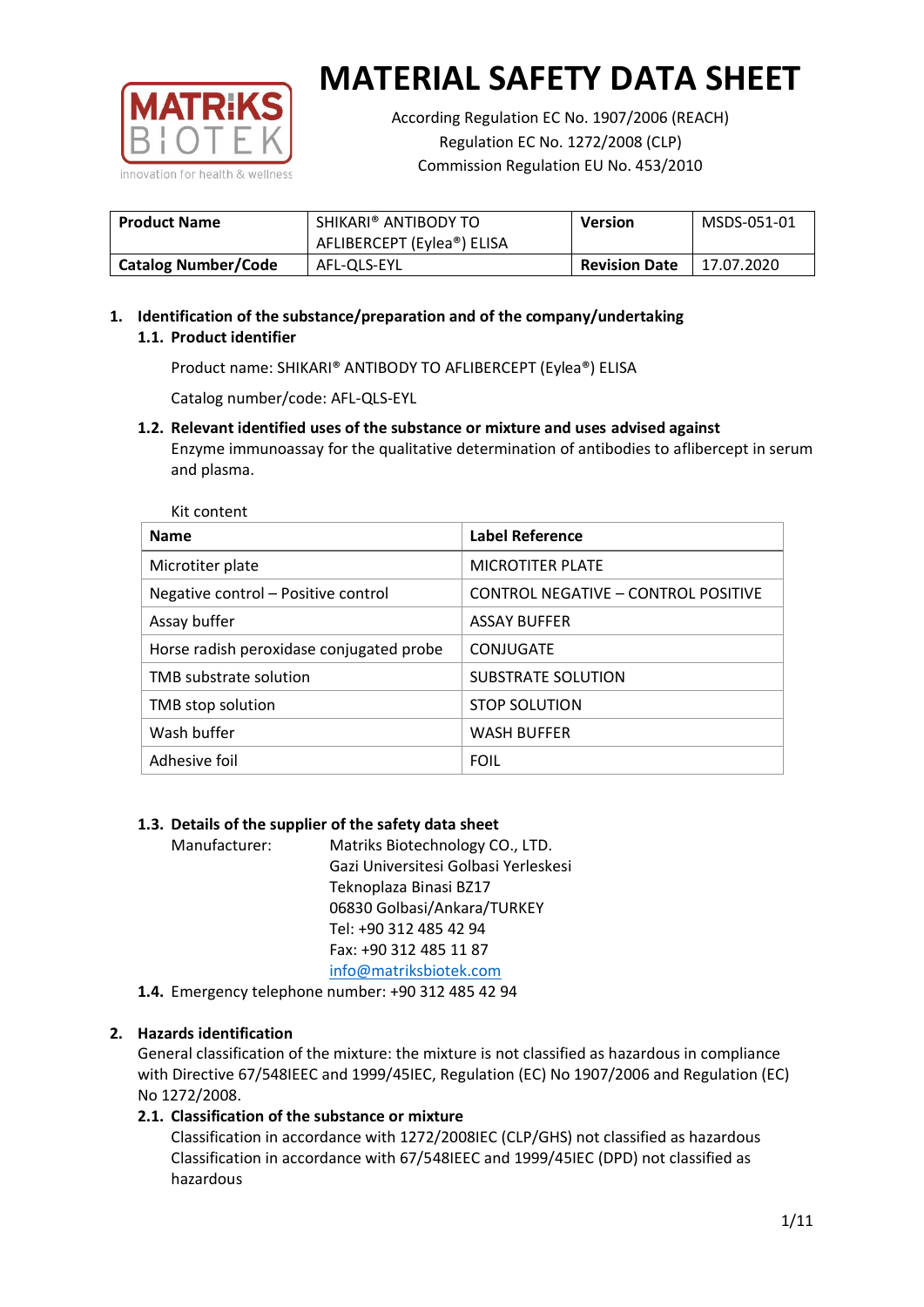

According Regulation EC No. 1907/2006 (REACH) Regulation EC No. 1272/2008 (CLP) Commission Regulation EU No. 453/2010

| <b>Product Name</b>        | SHIKARI® ANTIBODY TO<br>AFLIBERCEPT (Eylea®) ELISA | <b>Version</b>       | MSDS-051-01 |
|----------------------------|----------------------------------------------------|----------------------|-------------|
| <b>Catalog Number/Code</b> | AFL-OLS-EYL                                        | <b>Revision Date</b> | 17.07.2020  |

### **2.2. Label elements**

This product is not under labelling according to Regulation (EC) n. 1272/2008

## **2.3. Other hazards**

Results of PBT and vPvB assessment: The substances in the mixture do not meet the PBT/vPvB criteria according to REACH (content <0,1% w/w), annex XIII; the substances in the mixture are not included in the Candidate List of SVHC.

**Note:** This product is intended for laboratory use by professional uses only. Use appropriate personal protective equipment while working with the reagents provided.

## **3. Composition/information on ingredients**

#### **3.1. Substances**

| <b>Stop Solution</b>                                                                                 |                                                                                                                           |
|------------------------------------------------------------------------------------------------------|---------------------------------------------------------------------------------------------------------------------------|
| Ingredient                                                                                           | Hydrochloric Acid (HCL) Index No. 017-002-01-X                                                                            |
| CAS No (EC No)                                                                                       | 7647-01-0(231-595-7)                                                                                                      |
| Containing Conc. (%)                                                                                 | <5,0* (Dilution is not classified as hazardous<br>according to the European Regulation<br>67/548/EEC and 1272/2008/EC)    |
| Classification according to regulation (EC) No 1272/2008 (CLP) (related to the concentrated<br>form) |                                                                                                                           |
| Hazard Class and Category Codes(s)                                                                   | Skin Corr. 1B STOT SE 3                                                                                                   |
| Hazard Statement Code(s)                                                                             | H314, H335                                                                                                                |
| Pictogram, Signal Word Code(s)                                                                       | GHS05, GHS07, Dgr                                                                                                         |
| Specific Conc. Limits, M-factors                                                                     | Skin Corr. 1B; H314: C≥25%<br>Skin Irrit. 2; H315: 10%≤C<25 %<br>Eye Irrit. 2, H319: 10%≤C<25 %<br>STOT SE 3; H355: C≥10% |
| Directive 67/548/EEC                                                                                 | C; R34-37: C≥25%<br>Xi; R36/37/38: 10% <<<<<<<                                                                            |

#### **3.2. Mixtures**

| <b>Controls, Assay Buffer</b> |                                     |
|-------------------------------|-------------------------------------|
| Ingredient                    | Sodium Azide Index no. 011-004-00-7 |
| CAS No (EC No)                | 26628-22-8 (247-852-1)              |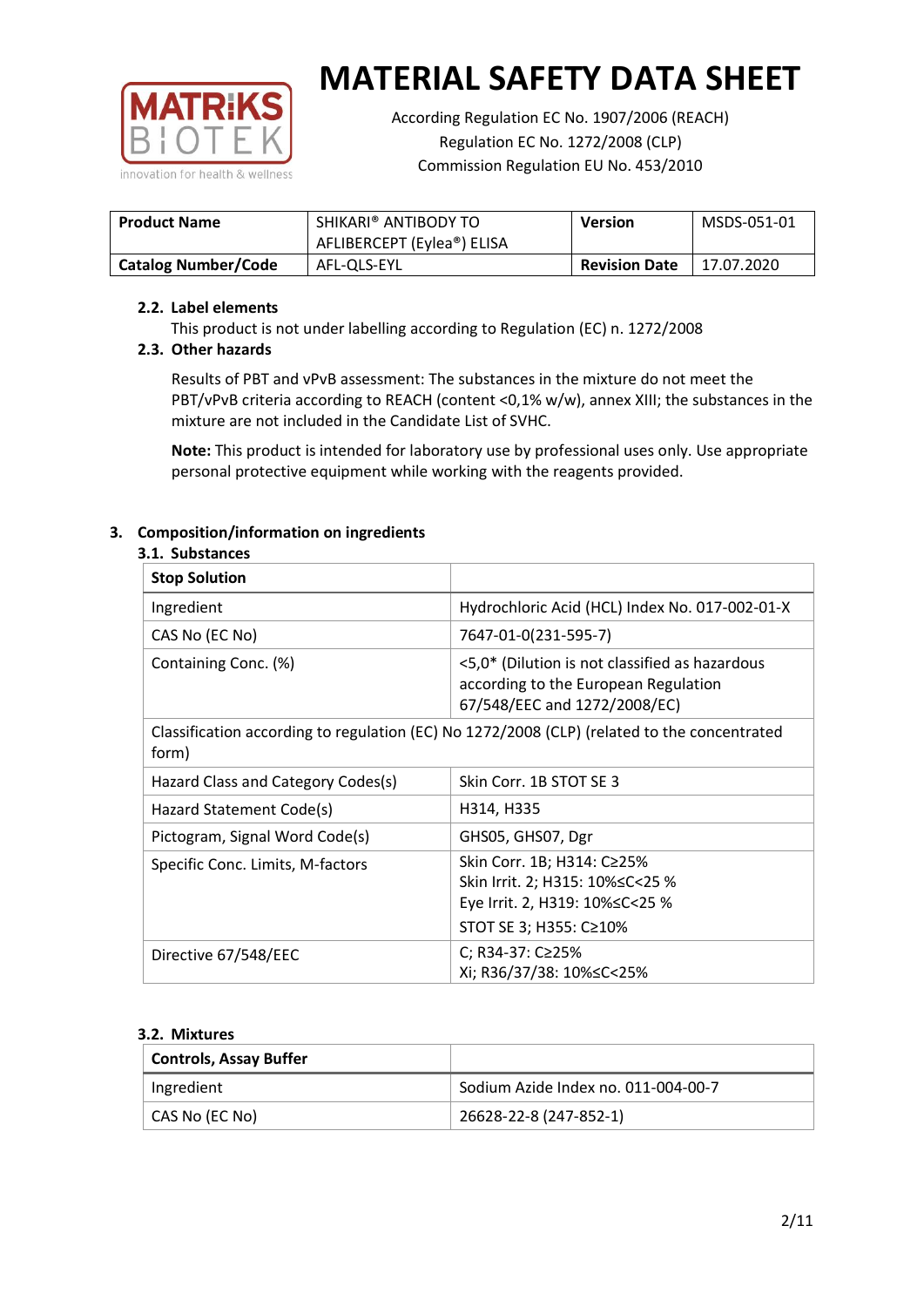

According Regulation EC No. 1907/2006 (REACH) Regulation EC No. 1272/2008 (CLP) Commission Regulation EU No. 453/2010

| <b>Product Name</b>        | SHIKARI® ANTIBODY TO<br>AFLIBERCEPT (Eylea®) ELISA | <b>Version</b>       | MSDS-051-01 |
|----------------------------|----------------------------------------------------|----------------------|-------------|
| <b>Catalog Number/Code</b> | AFL-OLS-EYL                                        | <b>Revision Date</b> | 17.07.2020  |

| Containing Conc. (%)                                                                                 | <0,001 % (Dilution is not classified as hazardous<br>according to the European Regulation<br>67/548/EEC and 1272/2008/EC) |  |
|------------------------------------------------------------------------------------------------------|---------------------------------------------------------------------------------------------------------------------------|--|
| Classification according to regulation (EC) No 1272/2008 (CLP) (related to the concentrated<br>form) |                                                                                                                           |  |
| Hazard Class and Category Codes(s)                                                                   | Acute Tox. 2 (oral)                                                                                                       |  |
|                                                                                                      | Acute Tox. 1 (dermal)                                                                                                     |  |
|                                                                                                      | STOT RE 2                                                                                                                 |  |
|                                                                                                      | Acute Aquatic 1                                                                                                           |  |
|                                                                                                      | <b>Aquatic Chronic 1</b>                                                                                                  |  |
| Hazard Statement Code(s)                                                                             | H300, H310, H373, H400, H410                                                                                              |  |
| Pictogram, Signal Word Code(s)                                                                       | GHS06, GHS08, GHS09                                                                                                       |  |
| Specific Conc. Limits, M-factors                                                                     | M-Factor-Aquatic Acute:1                                                                                                  |  |
| Directive 67/548/EEC                                                                                 | R23/24/25-36/37/38-50/53                                                                                                  |  |

| Conjugated                                                                                           |                                                                                                                                                  |  |
|------------------------------------------------------------------------------------------------------|--------------------------------------------------------------------------------------------------------------------------------------------------|--|
| Ingredient                                                                                           | Proclin 150 Index no. 613-167-00-5                                                                                                               |  |
|                                                                                                      | Proclin 150 is a mixture of substances of the<br>components, 5-Chloro-2-methyl-4-isothiazolin-3-<br>one and 2-Methyl-2H -isothiazol-3-one (3:1). |  |
| CAS No (EC No)                                                                                       | 55965-84-9                                                                                                                                       |  |
| Containing Conc. (%)                                                                                 | <0,0015% (Dilution is not classified as hazardous<br>according to the European Regulation<br>67/548/EEC and 1272/2008/EC)                        |  |
| Classification according to regulation (EC) No 1272/2008 (CLP) (related to the concentrated<br>form) |                                                                                                                                                  |  |
| Hazard Class and Category Codes(s)                                                                   | Acute Tox. 3                                                                                                                                     |  |
|                                                                                                      | Skin Corr. 1B                                                                                                                                    |  |
|                                                                                                      | Skin Sens. 1                                                                                                                                     |  |
|                                                                                                      | Acute Aquatic 1                                                                                                                                  |  |
|                                                                                                      | <b>Aquatic Chronic 1</b>                                                                                                                         |  |
| Hazard Statement Code(s)                                                                             | H301, H311, H314, H317, H331, H400, H410                                                                                                         |  |
| Pictogram, Signal Word Code(s)                                                                       | GHS05, GHS07, GHS09                                                                                                                              |  |
| Specific Conc. Limits, M-factors                                                                     | ≥0,6%: Skin Corr. 1B, H314                                                                                                                       |  |
|                                                                                                      | 0,06 - < 0,6%: Skin Irrit. 2, H315                                                                                                               |  |
|                                                                                                      | 0,06 - < 0,6 %: Eye Irrit. 2, H319                                                                                                               |  |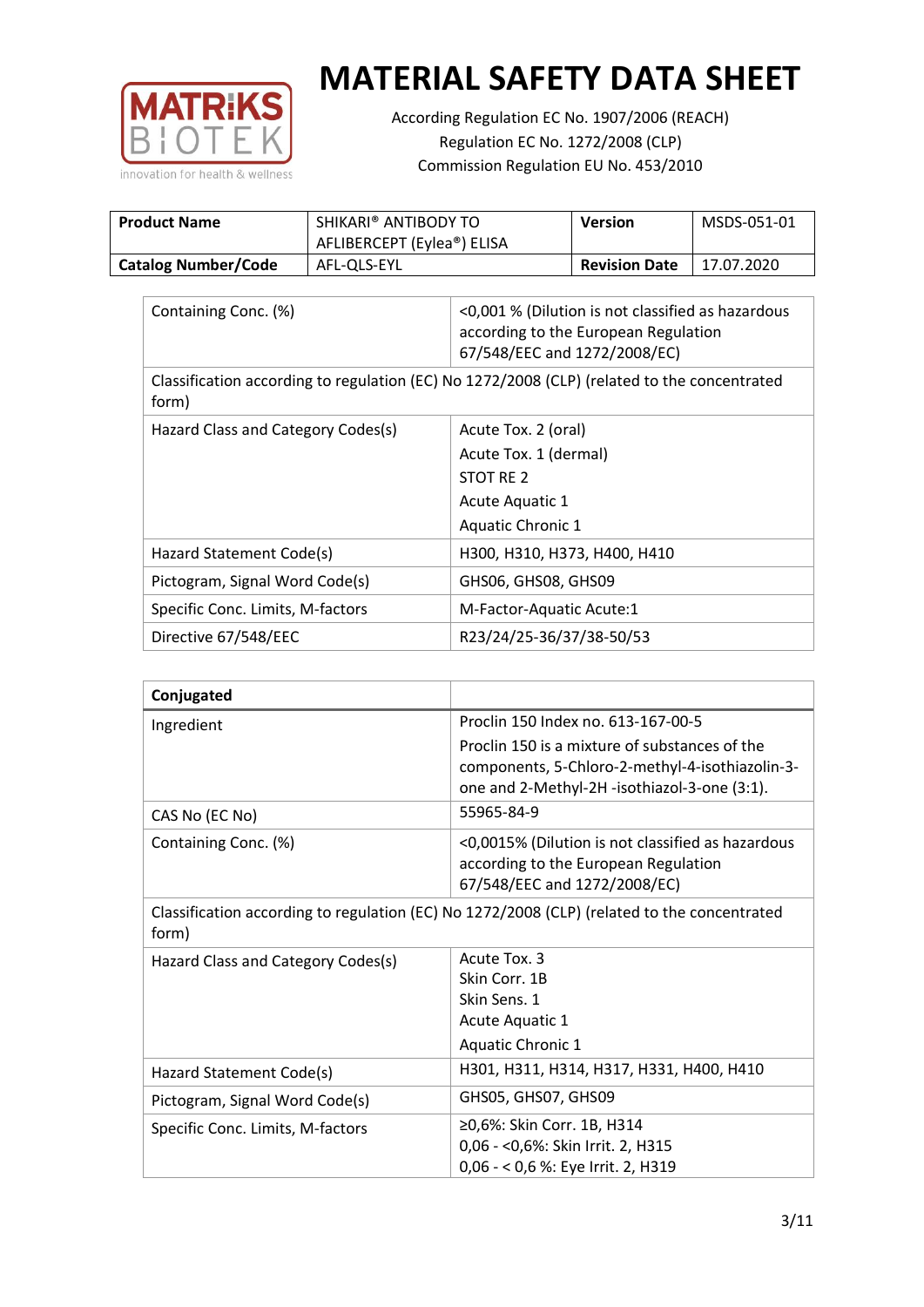

According Regulation EC No. 1907/2006 (REACH) Regulation EC No. 1272/2008 (CLP) Commission Regulation EU No. 453/2010

| <b>Product Name</b>        | SHIKARI <sup>®</sup> ANTIBODY TO<br>AFLIBERCEPT (Eylea®) ELISA | <b>Version</b>       | MSDS-051-01 |
|----------------------------|----------------------------------------------------------------|----------------------|-------------|
| <b>Catalog Number/Code</b> | AFL-OLS-EYL                                                    | <b>Revision Date</b> | 17.07.2020  |

|                      | ≥0,0015 %: Skin Sens. 1, H317                |
|----------------------|----------------------------------------------|
|                      | M-Factor - Aquatic Acute: 10                 |
| Directive 67/548/EEC | T; N R:23/24/25-34-35-50/53                  |
|                      | $\frac{1}{2}$ S: (2-)26-28-36/37/39-45-60-61 |

#### **4. First-aid measures**

#### **4.1. Description of first aid measures**

General advice: No special measures required. Consult physician in case of complaints. If inhaled: Supply fresh air.

In case of skin contact: Immediately flush skin with plenty of water. Cold water may be used. Remove contaminated clothing and shoes.

In case of eye contact: Check for and remove any contact lenses. Immediately flush eyes with plenty of water for at least 15 minutes. Cold water may be used. If swallowed: Rinse mouth with plenty of water

#### **4.2. Most important symptoms and effects, both accurate and delayed**

There are no hazards under normal use conditions. Direct contact with eyes may cause slight and temporary irritation. Swallowing of larger amounts may lead to stomachache, vomiting or diarrhea.

## **4.3. Indication of any immediate medical attention and special treatment needed** No specific therapy known. Use supportive and symptomatic treatment.

## **5. Fire-fighting measures**

## **5.1. Extinguishing media**

Suitable extinguishing media: Water spray, alcohol resistant foam, dry-powder, carbon dioxide

Unsuitable extinguishing media: Direct water stream

- **5.2. Special hazards arising from the substance mixture** To the best of our knowledge, no special hazards can be defined
- **5.3. Advice for fire-fighters** No data available.

## **6. Accidental release measures**

- **6.1. Personal precautions, protective equipment and emergency procedures** Wear appropriate protective gloves and clothes.
- **6.2. Environmental precautions**

Dilute with plenty of water. Do not allow to enter sewers/surface or ground water.

#### **6.3. Methods and materials for containment and cleaning up** Absorb with liquid-binding material (sand, diatomite, acid binders, universal binders, sawdust).

**6.4. Reference to other sections**

For personal protection see section 8.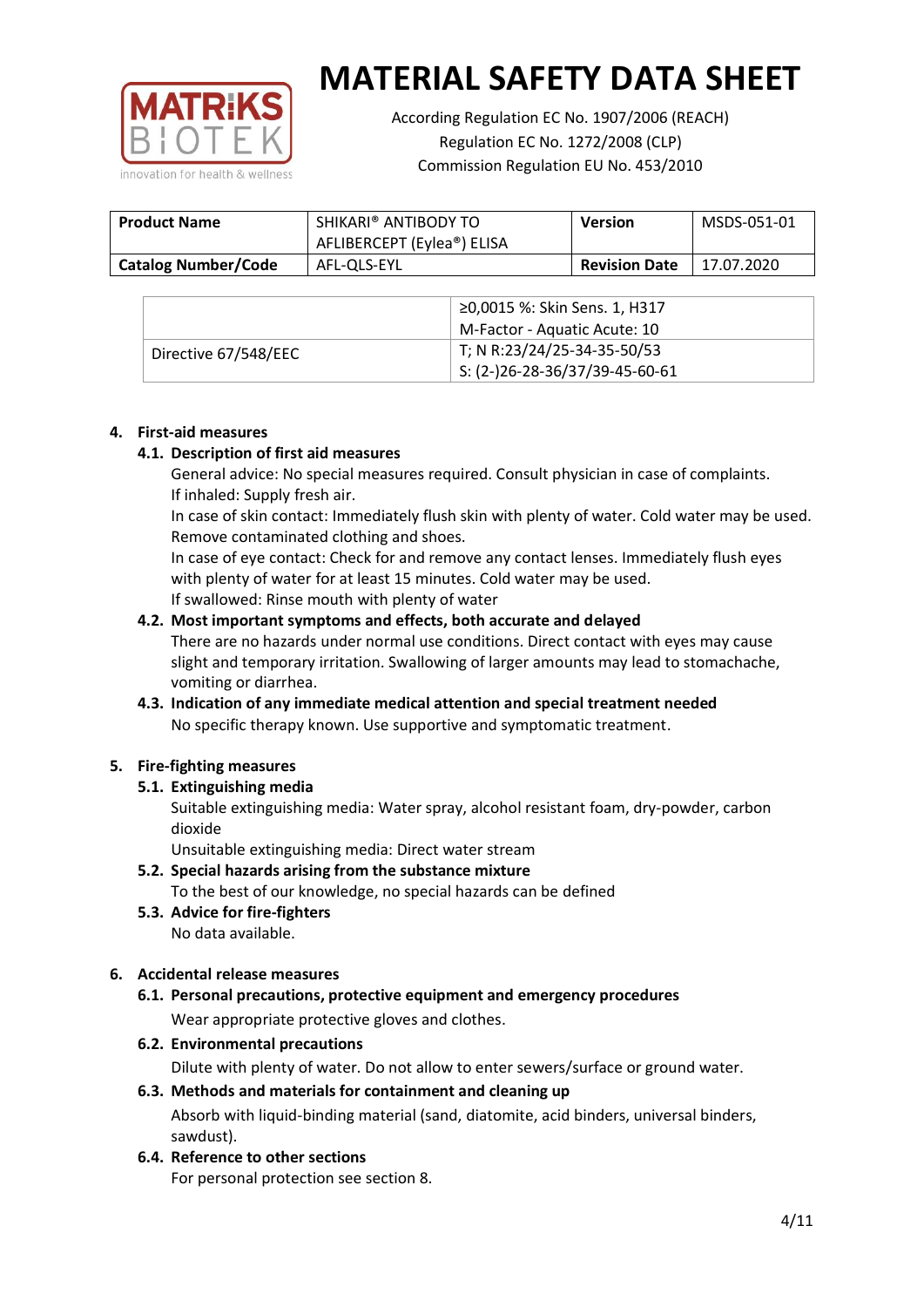

According Regulation EC No. 1907/2006 (REACH) Regulation EC No. 1272/2008 (CLP) Commission Regulation EU No. 453/2010

| <b>Product Name</b>        | SHIKARI® ANTIBODY TO<br>AFLIBERCEPT (Eylea®) ELISA | <b>Version</b>       | MSDS-051-01 |
|----------------------------|----------------------------------------------------|----------------------|-------------|
| <b>Catalog Number/Code</b> | AFL-OLS-EYL                                        | <b>Revision Date</b> | 17.07.2020  |

For disposal see section 13.

#### **7. Handling and storage**

## **7.1. Precautions for safe handling**

Use all reagents in accordance with the relevant package insert provided with the product. Do not smoke, eat, drink or apply cosmetics in areas where kit reagents are handled. Wear disposable latex gloves when handling reagents.

Never pipet by mouth and avoid contact of reagents and specimens with skin and mucous membranes.

Handling should be done in accordance with the procedures defined by an appropriate national biohazard safety guideline or regulation.

Use all reagents in accordance with the relevant package insert provided with the product.

## **7.2. Conditions for safe storage, including any incompatibilities**

Store in tightly closed original packages or appropriately labeled alternate vessels. Store in dry, bunded areas. Keep away from direct sunlight and heat sources. Recommended storage temperature: 10-30°C (shipment), 2-8°C (long term storage). Protect from freezing. Keep away from food and drinks. Keep away from acids and heavy metals. Keep out of the reach of children.

## **7.3. Specific end uses**

For EU diagnostic product. For the rest of the world "Research use only".

## **8. Exposure controls/personel protection**

#### **8.1. Control parameters**

Indicative occupational exposure limit ES (2000/39IEC, Directive 2006/15IEC and Directive 2009/161IEC):

| <b>CAS</b> | <b>Substance</b> | Indicative occupational exposure limit |                       |
|------------|------------------|----------------------------------------|-----------------------|
|            | name             |                                        |                       |
| 26628-22-8 | Sodium Azide     | OEL mean (time-weighted 8 h):          | 0,1 mg/m <sup>3</sup> |
|            |                  | OEL short term (LS min):               | 0,3                   |
|            |                  | Notation: Skin                         |                       |

National work-place occupational exposure limits (only selected lands are displayed):

| <b>CAS</b> | <b>Substance</b> | <b>Occupational exposure limits</b> |                         |
|------------|------------------|-------------------------------------|-------------------------|
|            | name             |                                     |                         |
| 26628-22-8 | Sodium Azide     | Turkey                              |                         |
|            |                  | PEL:                                | $0,1 \,\mathrm{mg/m^3}$ |
|            |                  | $NPEL-P$ :                          | 0,3 mg/m <sup>3</sup>   |
|            |                  | D - absorb through skin             |                         |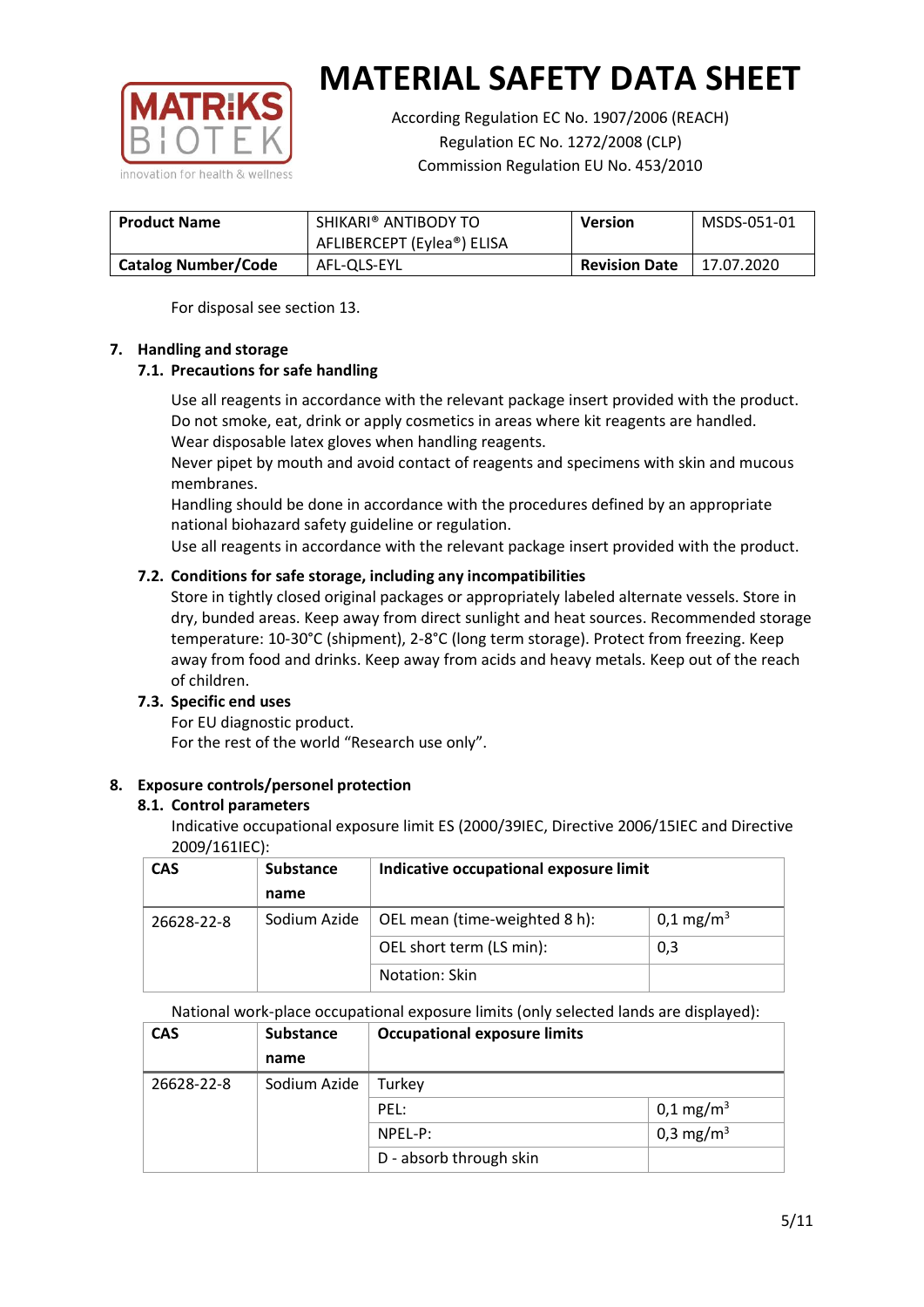

According Regulation EC No. 1907/2006 (REACH) Regulation EC No. 1272/2008 (CLP) Commission Regulation EU No. 453/2010

| <b>Product Name</b>        | SHIKARI® ANTIBODY TO       | Version              | MSDS-051-01 |
|----------------------------|----------------------------|----------------------|-------------|
|                            | AFLIBERCEPT (Eylea®) ELISA |                      |             |
| <b>Catalog Number/Code</b> | AFL-QLS-EYL                | <b>Revision Date</b> | 17.07.2020  |

|  | I - irritating to mucosa (eye, airways) |                         |
|--|-----------------------------------------|-------------------------|
|  | and skin                                |                         |
|  | Government Regulation no.               |                         |
|  | 361/2007 Coll.                          |                         |
|  | Slovakia                                |                         |
|  | NPEL mean:                              | $0,1 \,\mathrm{mg/m^3}$ |
|  | NPEL short-term:                        | 0,3 mg/m <sup>3</sup>   |
|  | Note K: absorbed through skin           |                         |
|  | Regulation 300/2007 Coll. (SK),         |                         |
|  | Appendix 1                              |                         |
|  | Germany                                 |                         |
|  | AGW - time weighted mean:               | 0,2 mg/m <sup>3</sup>   |
|  | Short-term factor:                      | 2(1)                    |
|  | 1RGS-900                                |                         |
|  | United Kingdom                          |                         |
|  | TWA:                                    | $0,1 \,\mathrm{mg/m^3}$ |
|  | STEL:                                   | 0,3 mg/m <sup>3</sup>   |
|  | France                                  |                         |
|  | TWA:                                    | $0,1 \text{ mg/m}^3$    |
|  | STEL:                                   | 0,3 mg/m <sup>3</sup>   |

#### Other recommended values: not set

| CAS | Substance name $\vert$ OEL - equivalents |   |
|-----|------------------------------------------|---|
|     | $\overline{\phantom{0}}$                 | - |
|     |                                          |   |

Indicative biological limits (Turkey, *432/2003* Coll.): not set

| Substance                | <b>Evaluated as</b>      | Limit values             |
|--------------------------|--------------------------|--------------------------|
| $\overline{\phantom{0}}$ | $\overline{\phantom{0}}$ | $\overline{\phantom{0}}$ |

DNEL: not available for the mixture. PNEC: not available for the mixture.

## **8.2. Exposure controls**

General hygiene directives should be considered.

Keep away from food stuffs and beverages. Wash hands before breaks and at the end of the working day

#### **Personal protective equipment:**

| <b>Respiratory protection:</b> | Not required                                                      |
|--------------------------------|-------------------------------------------------------------------|
| Skin protection                | Protective gloves of nitrile or nature latex, satisfying the norm |
|                                | <b>DIN EN 455</b>                                                 |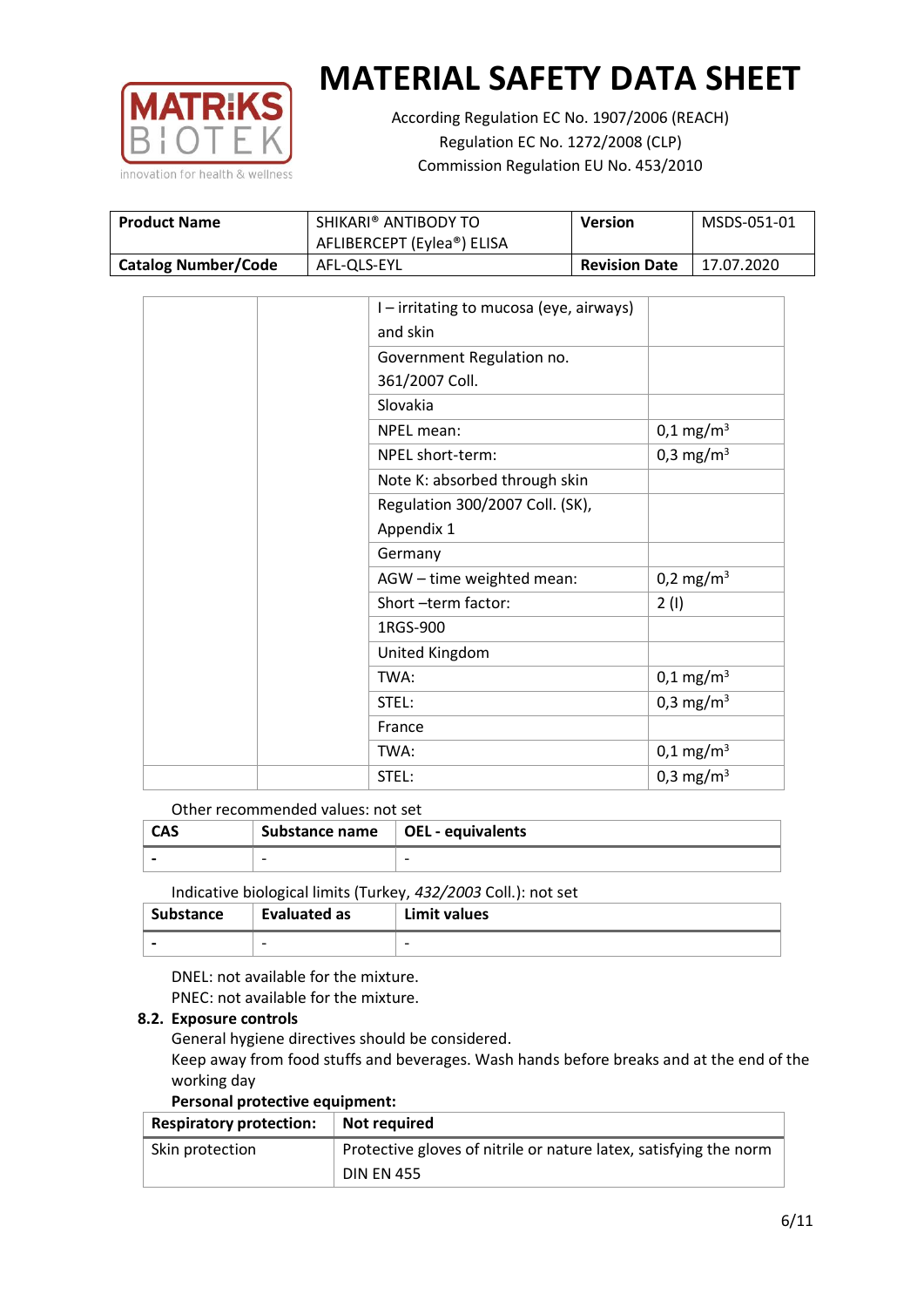

According Regulation EC No. 1907/2006 (REACH) Regulation EC No. 1272/2008 (CLP) Commission Regulation EU No. 453/2010

| <b>Product Name</b>        | SHIKARI <sup>®</sup> ANTIBODY TO<br>AFLIBERCEPT (Eylea®) ELISA | <b>Version</b>       | MSDS-051-01 |
|----------------------------|----------------------------------------------------------------|----------------------|-------------|
| <b>Catalog Number/Code</b> | AFL-OLS-EYL                                                    | <b>Revision Date</b> | 17.07.2020  |

| Eye/Face protection | Safety glasses with side shields confirming to EN 166 (EN),<br>NIOSH (US) |
|---------------------|---------------------------------------------------------------------------|
| Body protection     | Impenetrable protective clothing                                          |

## **9. Physical and chemical properties**

## **9.1. Information on basic physical and chemical properties**

| <b>COMPONENT</b>      | <b>APPEARANCE</b> | <b>ODOR</b>     | рH             |
|-----------------------|-------------------|-----------------|----------------|
| Microtiter plate      | Solid, white      | <b>Odorless</b> | Not applicable |
| Controls              | Liquid, colorless | <b>Odorless</b> | $7,4 \pm 0,05$ |
| Conjugate             | Liquid, red       | <b>Odorless</b> | $7,4 \pm 0,05$ |
| Assay buffer          | Liquid, blue      | <b>Odorless</b> | $7,4 \pm 0,05$ |
| Substrate<br>solution | Liquid, colorless | <b>Odorless</b> | $3,6 - 3,8$    |
| Stop solution         | Liquid, colorless | <b>Odorless</b> | $<$ 1          |
| Wash buffer           | Liquid, colorless | <b>Odorless</b> | $7,4 \pm 0,05$ |

| <b>For All Components</b>                    |                                              |  |  |
|----------------------------------------------|----------------------------------------------|--|--|
| Odor threshold                               | No data available                            |  |  |
| Melting point/freezing point                 | No data available                            |  |  |
| Initial boiling point and range              | No data available                            |  |  |
| Flash point                                  | No data available                            |  |  |
| Evaporation rate                             | No data available                            |  |  |
| Flammability (solid, gas)                    | No data available                            |  |  |
| Upper/lower flammability or explosive limits | No data available                            |  |  |
| Vapour pressure                              | No data available                            |  |  |
| Vapour density                               | No data available                            |  |  |
| Relative density                             | No data available                            |  |  |
| Solubility(ies)                              | Fully miscible                               |  |  |
| Partition coefficient: n-octanol water       | No data available                            |  |  |
| Auto-ignition temperature                    | Product is not self-igniting                 |  |  |
| Decomposition temperature                    | No data available                            |  |  |
| Viscosity                                    | No data available                            |  |  |
| <b>Explosive properties</b>                  | Product does not present an explosion hazard |  |  |
| Oxidizing properties                         | No data available                            |  |  |

## **9.2. Other information**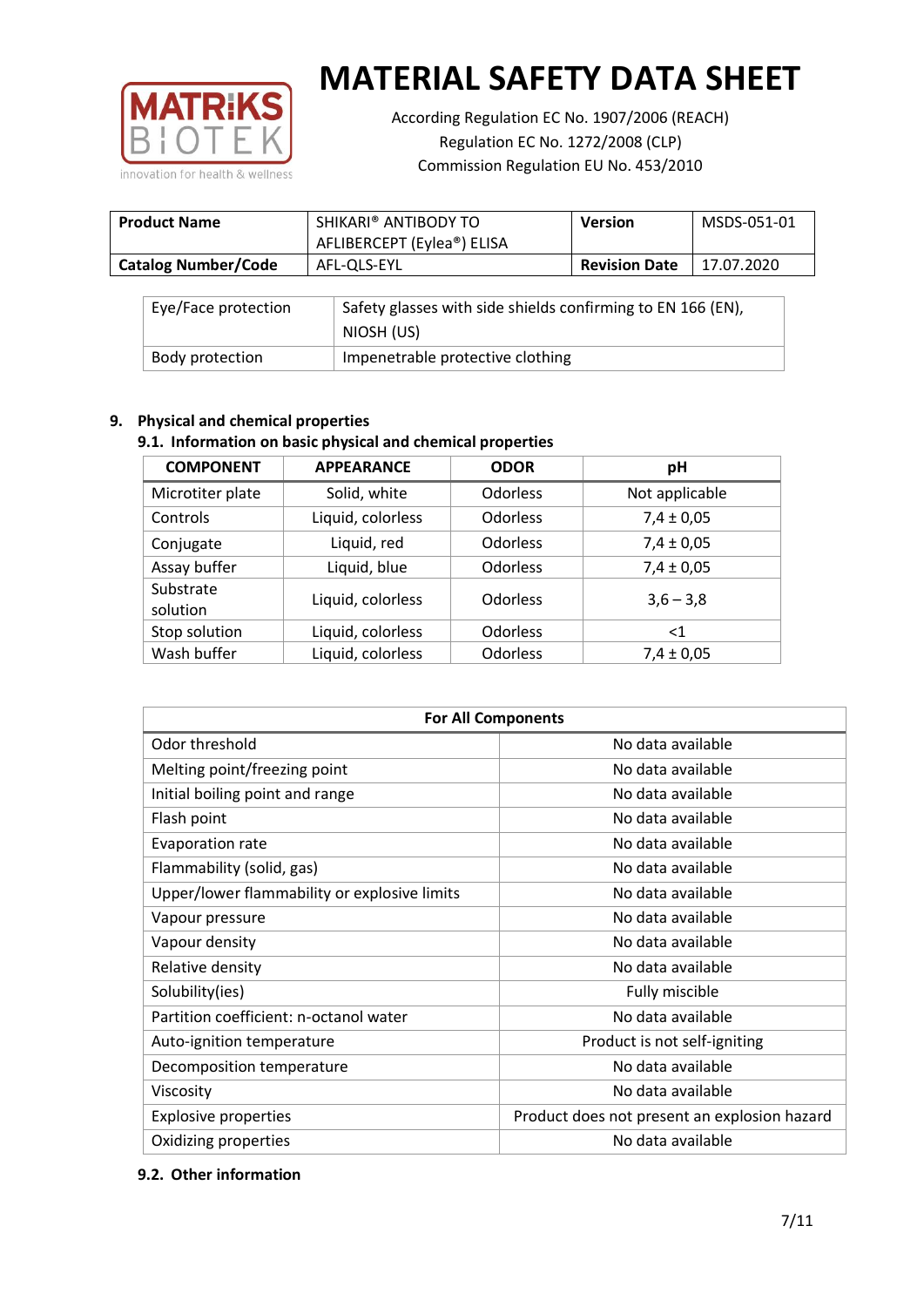

According Regulation EC No. 1907/2006 (REACH) Regulation EC No. 1272/2008 (CLP) Commission Regulation EU No. 453/2010

| <b>Product Name</b>        | SHIKARI® ANTIBODY TO       | <b>Version</b>       | MSDS-051-01 |
|----------------------------|----------------------------|----------------------|-------------|
|                            | AFLIBERCEPT (Eylea®) ELISA |                      |             |
| <b>Catalog Number/Code</b> | AFL-OLS-EYL                | <b>Revision Date</b> | 17.07.2020  |

No other information available.

#### **10. Stability and reactivity**

#### **10.1. Reactivity**

Not reactive under normal conditions of storage and manipulation. Sodium azide has been reported to form lead or copper azide in laboratory plumbing (heavy metals) which may explode on percussion. Treatment of sodium azide with strong acids gives hydrazoic acid, which is also extremely toxic.

#### **10.2. Chemical stability**

Mixture is chemically stable under normal conditions of storage and manipulation. Overheating may cause thermal decomposition.

#### **10.3. Possibility of hazardous reactions**

Sodium azide has been reported to form lead or copper azide in laboratory plumbing (heavy metals) which may explode on percussion.

## **10.4. Conditions to avoid**

Stable under normal conditions. Keep away from direct sunlight and heat sources. Do not mix with strong acids and heavy metals.

#### **10.5. Incompatible materials**

Strong acids, heavy metals, halogenated hydrocarbons.

## **10.6. Hazardous decomposition products**

Material does not decompose at ambient temperatures. Incomplete combustion and thermolysis may produce toxic, irritating and flammable decomposition products (such as carbon monoxide, carbon dioxide, sooth, aldehydes and other products of organic compounds decomposition, sulfur / nitrogen oxides).

## **11. Toxicological information**

## **11.1. Information on toxicological effects**

#### **11.1.1. Acute toxicity**

Based on available data, the classification criteria are not met. Based on composition, the mixture has low acute toxicity and no adverse effects for human health are expected under applicable conditions of exposure sodium azide.

#### **11.1.2. Skin corrosion/irritation**

Based on available data, the classification criteria are not met. Prolonged or repeated skin contact may cause mild irritation and dermatitis (skin inflammation). However, these effects do not required classification

## **11.1.3. Serious eye damage/irritation**

Based on available data, the classification criteria are not met. Direct contact with eyes may cause slight and temporary irritation. However, these effects do not required classification

## **11.1.4. Respiratory or skin sensitization**

Based on available data, the classification criteria are not met. Compounds have no sensitization effects.

#### **11.1.5. Germ cell mutagenicity**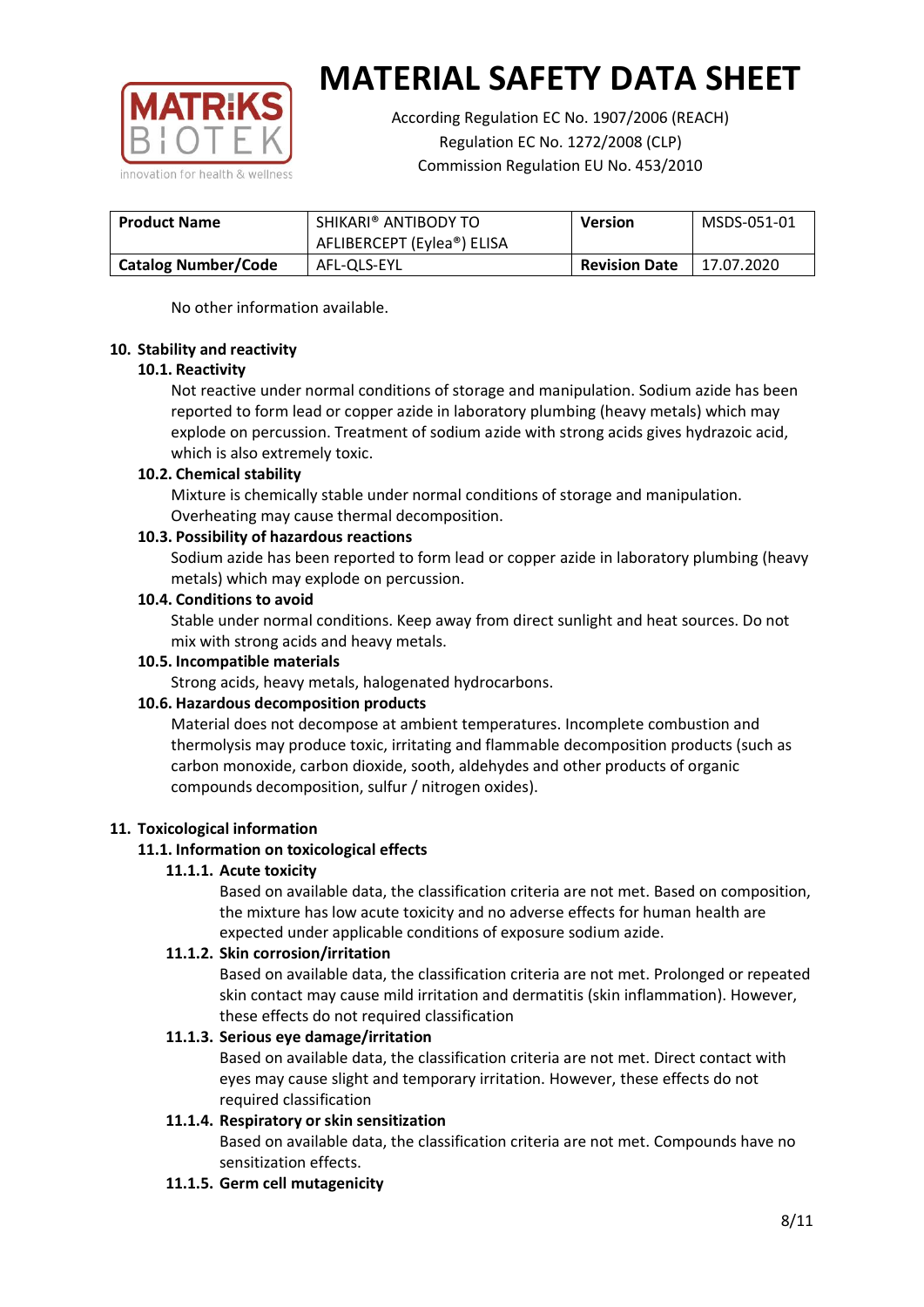

According Regulation EC No. 1907/2006 (REACH) Regulation EC No. 1272/2008 (CLP) Commission Regulation EU No. 453/2010

| <b>Product Name</b> | SHIKARI® ANTIBODY TO       | <b>Version</b>       | MSDS-051-01 |
|---------------------|----------------------------|----------------------|-------------|
|                     | AFLIBERCEPT (Eylea®) ELISA |                      |             |
| Catalog Number/Code | AFL-OLS-EYL                | <b>Revision Date</b> | 17.07.2020  |

Based on available data, the classification criteria are not met. Compounds have no potential for mutagenic activity.

#### **11.1.6. Carcinogenicity**

Based on available data, the classification criteria are not met. Compounds have no potential for carcinogenic activity.

## **11.1.7. Reproductive toxicity**

Based on available data, the classification criteria are not met. Compounds have no potential for reproductive toxicity.

## **11.1.8. STOT-single exposure**

Based on available data, the classification criteria are not met

#### **11.1.9. STOT-repeated exposure**

Based on available data, the classification criteria are not met.

#### **11.1.10. Aspiration hazard**

Based on available data, the classification criteria are not met.

#### **12. Ecological information**

#### **12.1. Toxicity**

No data available.

- **12.2. Persistence and degradability** No data available.
- **12.3. Bio accumulative potential** No data available.

**12.4. Mobility in soil**

No data available.

## **12.5. Results of PBT and vPvB assessment**

The substances in the mixture do not meet the PBT/vPvB criteria according to REACH, annex XIII (content <0,1% w/w); the substances in the mixture are not included in the Candidate List of SVHC.

#### **12.6. Other adverse effects** No data available.

## **13. Disposal considerations**

## **13.1. Waste treatment methods**

Product: Waste should be disposed of in accordance with federal, state and local environmental control regulations. Must not be composed together with household garbage.

Uncleaned packaging: Waste should be disposed of in accordance with federal, state and local environmental control regulations. Must not be composed together with household garbage.

General notes: Water hazard class 1 (German Regulation) (Self-assessment): Slightly hazardous for water. Do not allow undiluted product or large quantities of it to reach ground water, water course or sewage system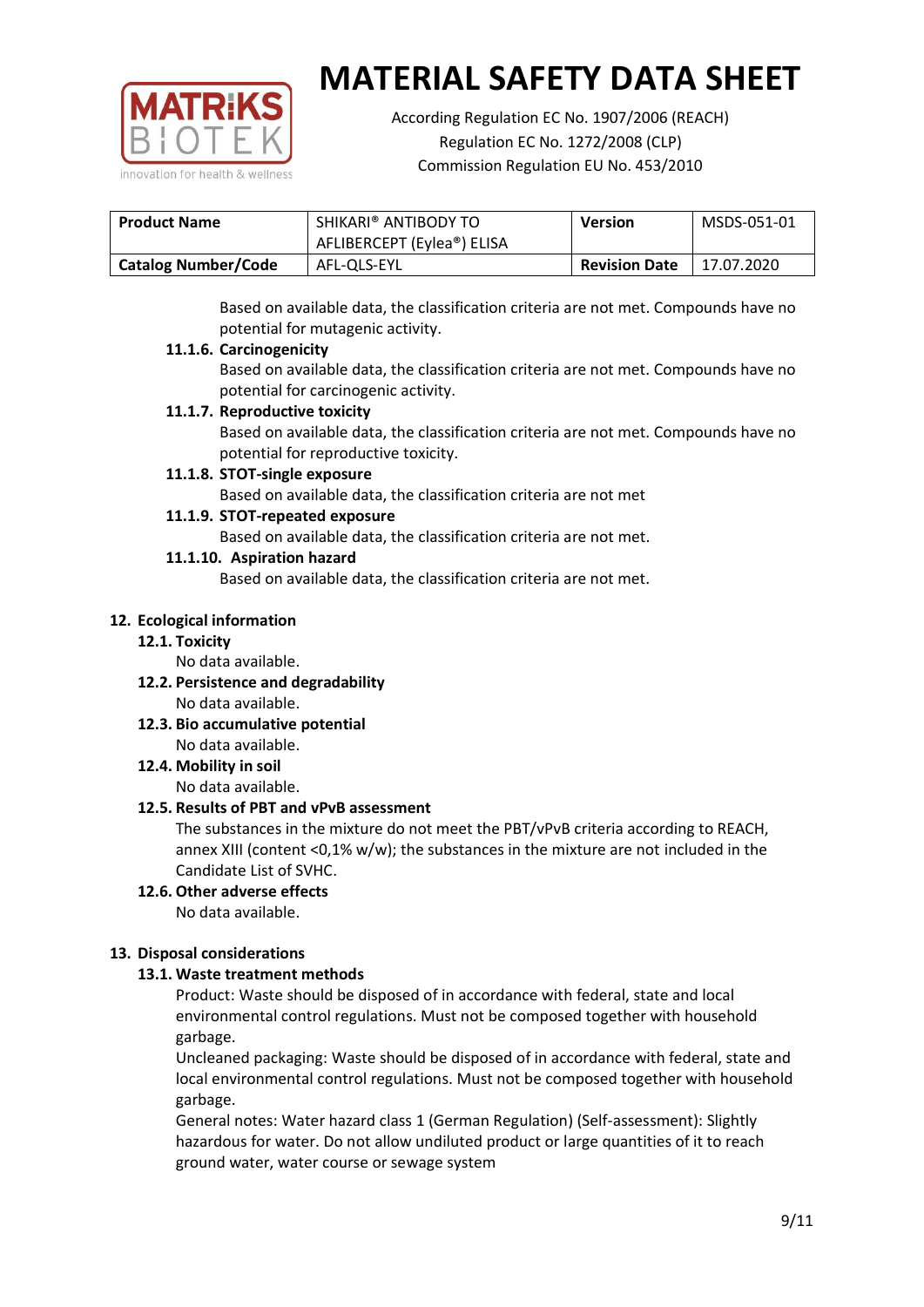

According Regulation EC No. 1907/2006 (REACH) Regulation EC No. 1272/2008 (CLP) Commission Regulation EU No. 453/2010

| <b>Product Name</b>        | SHIKARI® ANTIBODY TO<br><b>Version</b><br>AFLIBERCEPT (Eylea®) ELISA |  | MSDS-051-01 |
|----------------------------|----------------------------------------------------------------------|--|-------------|
| <b>Catalog Number/Code</b> | <b>Revision Date</b><br>AFL-QLS-EYL                                  |  | 17.07.2020  |

### **14. Transport information**

The mixture is not classified as dangerous for transport according to ADR/RID/IMDG/ICAO/IATA/ DGR

- **14.1. UN number:** None
- **14.2. Un proper shipping name:** None
- **14.3. Transport hazard class(es):** None
- **14.4. Packing group:** None
- **14.5. Environmental hazards:** None
- **14.6. Special precautions for user:** Not applicable.
- **14.7. Transport in bulk according to Annex II of MARPOL 73/78 and the IBC Code:** Not applicable.

#### **15. Regulatory information**

This Safety Data Sheet is prepared according to;

REGULATION (EC) No 1907/2006 OF THE EUROPEAN PARLIAMENT AND OF THE COUNCIL of 18 December 2006 concerning the Registration, Evaluation, Authorization and Restriction of Chemicals (REACH), establishing a European Chemicals Agency, amending Directive 1999/45/EC and repealing Council Regulation (EEC) No 793/93 and Commission Regulation (EC) No 1488/94 as well as Council Directive 76/769/EEC and Commission Directives 91/155/EEC, 93/67/EEC, 93/105/EC and 2000/21/EC

#### **15.1. Safety, health and environmental regulations/legislation specific for the substance or mixture**

No data available.

## **15.2. Chemical safety assessment**

No data available.

#### **16. Other information**

## **16.1. "H code" and "R Phrases" used in this document**

|  | H301 | Toxic if swallowed |
|--|------|--------------------|
|--|------|--------------------|

- H311 Toxic in contact with skin
- H314 Causes severe skin burns and eye damage
- H315 Causes skin irritation
- H317 May cause an allergic skin reaction
- H319 Cause serious eye irritation
- H331 Toxic if inhaled
- H335 May cause respiratory irritation
- H400 Very toxic to aquatic life